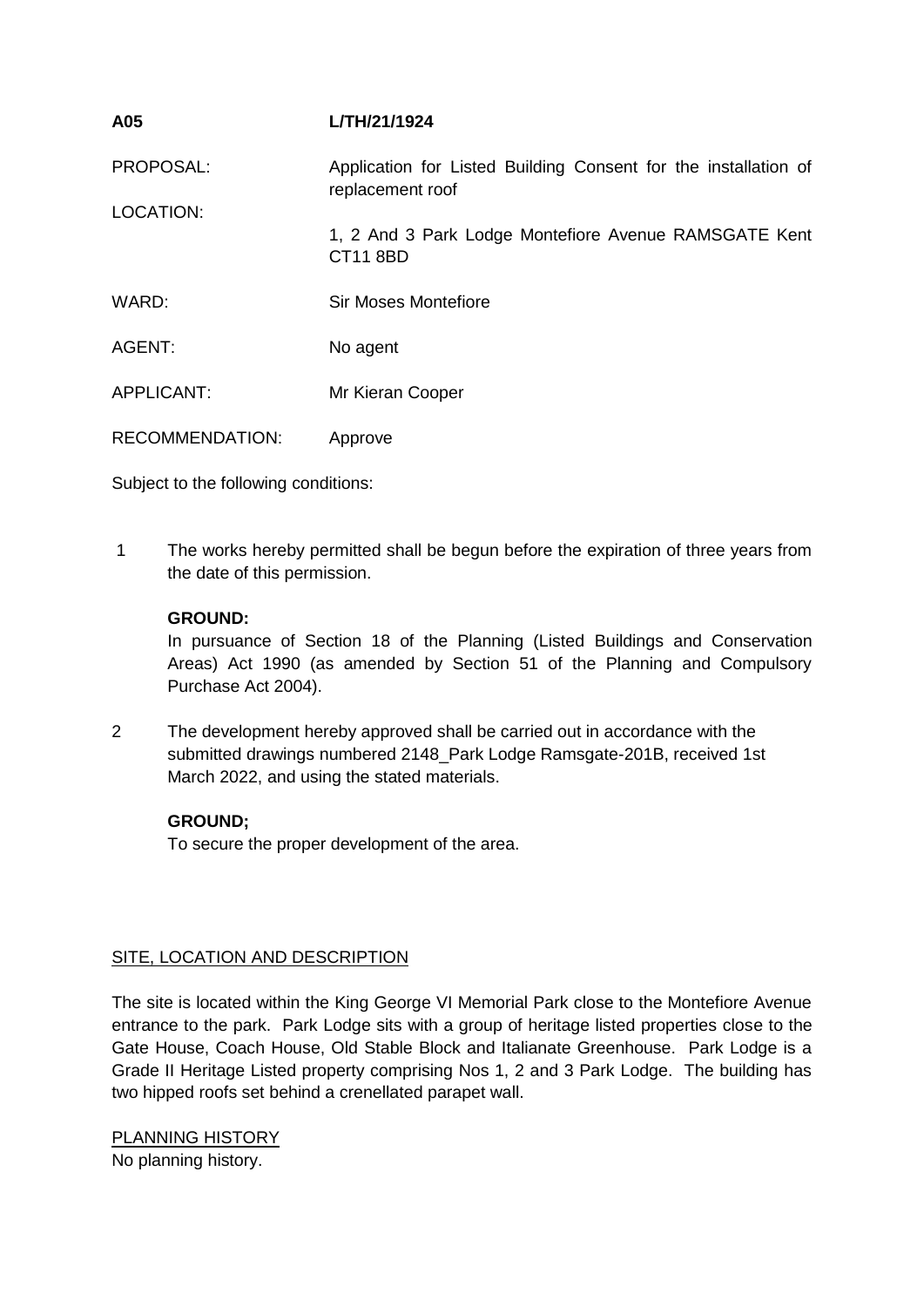## PROPOSED DEVELOPMENT

This application seeks listed building consent to make repairs to the current roof to prevent water ingress. The works include replacement of the existing roof covering following repairs and replacement of timbers where necessary. The existing slate roof tiles would be replaced with slate roof tiles and the flat roof replaced. The lead flashings to the chimneys are to be replaced and the guttering repaired and replaced as required and the downpipes and hoppers replaced.

## PLANNING POLICIES

## **Thanet Local Plan 2020**

HE03 - Heritage Assets

### NOTIFICATIONS

Neighbours have been notified, a site notice posted and an advert placed in the newspaper and one representation has been received making the following comments:

- The address point only refers to Nos 1 and 2 and should include No 3 Park Lodge. The roof affects all three properties.
- The drawing details do not mention leadwork or coding of leadwork, although it does within the design statement, (but states it is code 5, when I understood it was code 7). This drawing note also refers to bitumen flat roof finish when it should be code 5/7 leadwork.
- The design document refers to water leaks over the past 8 years, which is incorrect. The water leaks actually commenced before year 2000 with plaster lath ceilings and walls being renewed at No 3 due to water ingress in 2001/2002, we have copies of the TDC work ticket, so at least 20 years not 8.
- I am unable to locate Appendix A, referred to in the design statement.
- The existing UPVC downpipe to the East flank above the entrance to No 3 is not in keeping with the Georgian Heritage displayed by the rest of the block and surrounding buildings. The arrangement of the roof outlet is of a wire sieve which is prone to blocking, and hence back up causing flooding to rooms down below.
- Surely the best way forward is to replace the UPVC downpipe arrangement with a leadwork opening as per the surrounding properties, discharging into a cast iron hopper below, and pipe, as per the original Georgian choice of design.
- Maybe a solution would be to create a third outlet and downpipe utilising the Georgian outlet and hopper design arrangement.
- The existing downpipes discharge to the ground, with the downpipe adjacent to the entrance of No 3 discharging along the garden path, there being no soakaways.
- I have lived at this property since 1984 and in the year 2000, approximately, water started coming into the property. Part of the problem, in my view, is that TDC since ownership of the property have at some time removed the leadwork outlet and hopper (leadwork and cast iron) and replaced it with a UPVC downpipe tied into the roof leadwork. This means that if the pipe gets blocked the roof drainage overwhelms the slate roofs and enters the building.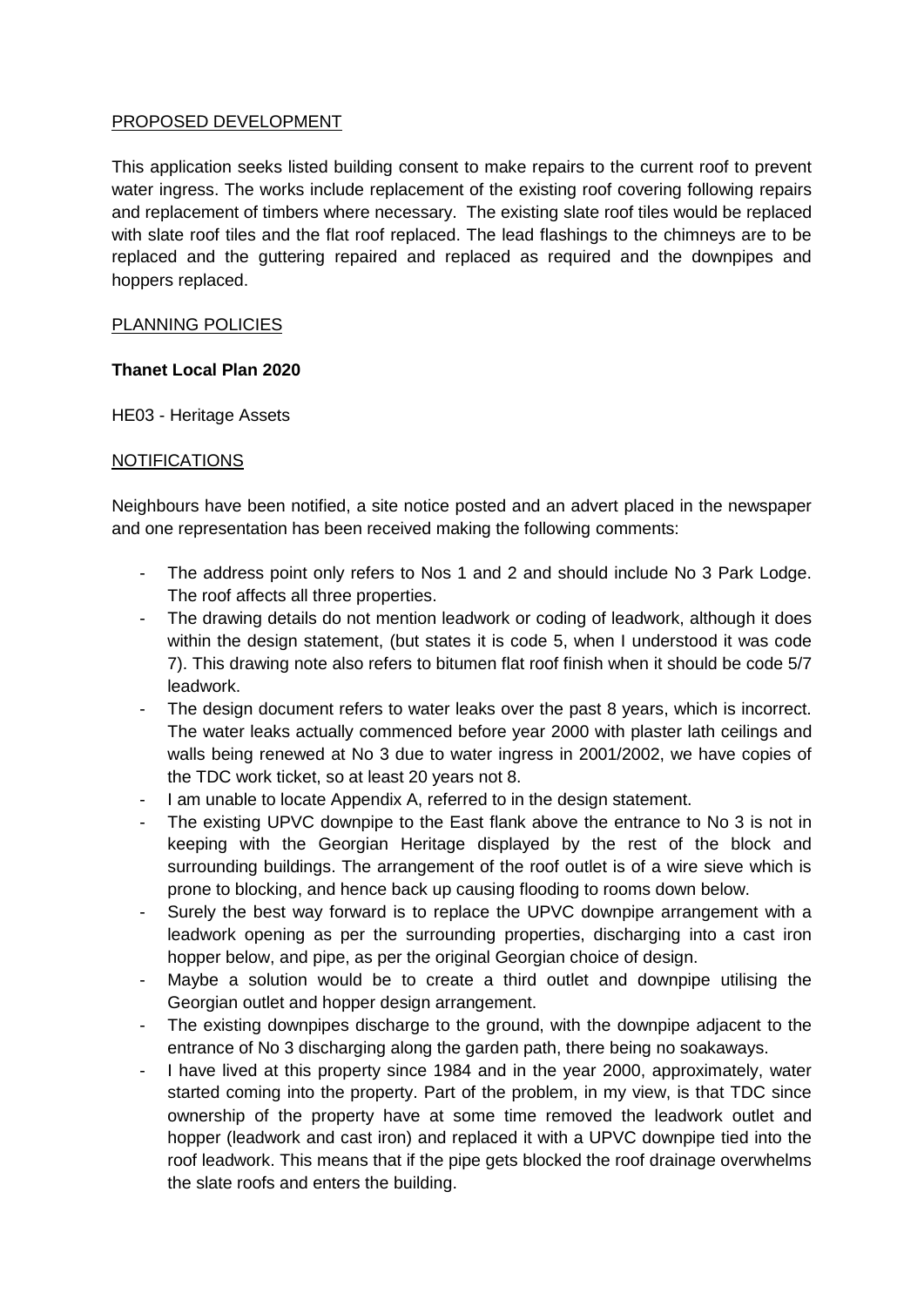- A lead outlet and hopper ensures that should the hopper become blocked the lead outlet would just gush over the top of the hopper, so ensuring rainwater did not back up on the roof.

**Ramsgate Town Council** - This planning application was not called in for consideration and therefore no comment is made.

#### **CONSULTATIONS**

**TDC Conservation Officer** - Following a review of the proposed application I would be of the opinion that the proposed roof repairs appear appropriate and as such I do not object to the application proposed.

#### **COMMENTS**

This application is reported to the Planning Committee as the applicant is Thanet District Council.

The consideration for Members to assess is the impact of the work on the architectural and historic significance of the listed building.

#### ANALYSIS

Section 16 (2) of the Planning (Listed Buildings and Conservation Areas) Act 1990 requires that when 'considering whether to grant listed building consent for any works the local planning authority … shall have special regard to the desirability of preserving the building or its setting or any features of special architectural or historic interest which it possesses'.

The proposed works would repair and refurbish the roof of the Grade II Listed building and prevent water ingress. A detailed Design & Access Statement and Heritage Statement has been submitted with the application that sets out in detail the works to be undertaken.

Paragraph 198 of the NPPF requires local planning authorities to take account of the desirability of sustaining and enhancing the significance of heritage assets and putting them to viable uses consistent with their conservation. Representations have been received from the occupier of No 3 Park Lodge who is concerned that the water ingress relates to blocked hoppers and downpipes confirming that this work appears to be fairly urgent in order to prevent longer term damage to the listed building. The comments also note that lead should be used as an alternative to bitumen on the flat roof and cast iron used to replace UPVC.

The applicant has confirmed that the proposal does not include the use of bitumen, with leadwork replaced with lead. For the rainwater goods, the existing cast iron and Upvc downpipes are proposed to be refurbished, and therefore the proposal would not result in any harm to the significance of the asset through the new introduction of non-traditional materials (as the UPVc is already present). The supporting documents acknowledge there is a need for the roof to be refurbished and the works set out include repair and refurbishment of existing where this is possible, including the use of slate tiles and lead work and the finish is to match the existing.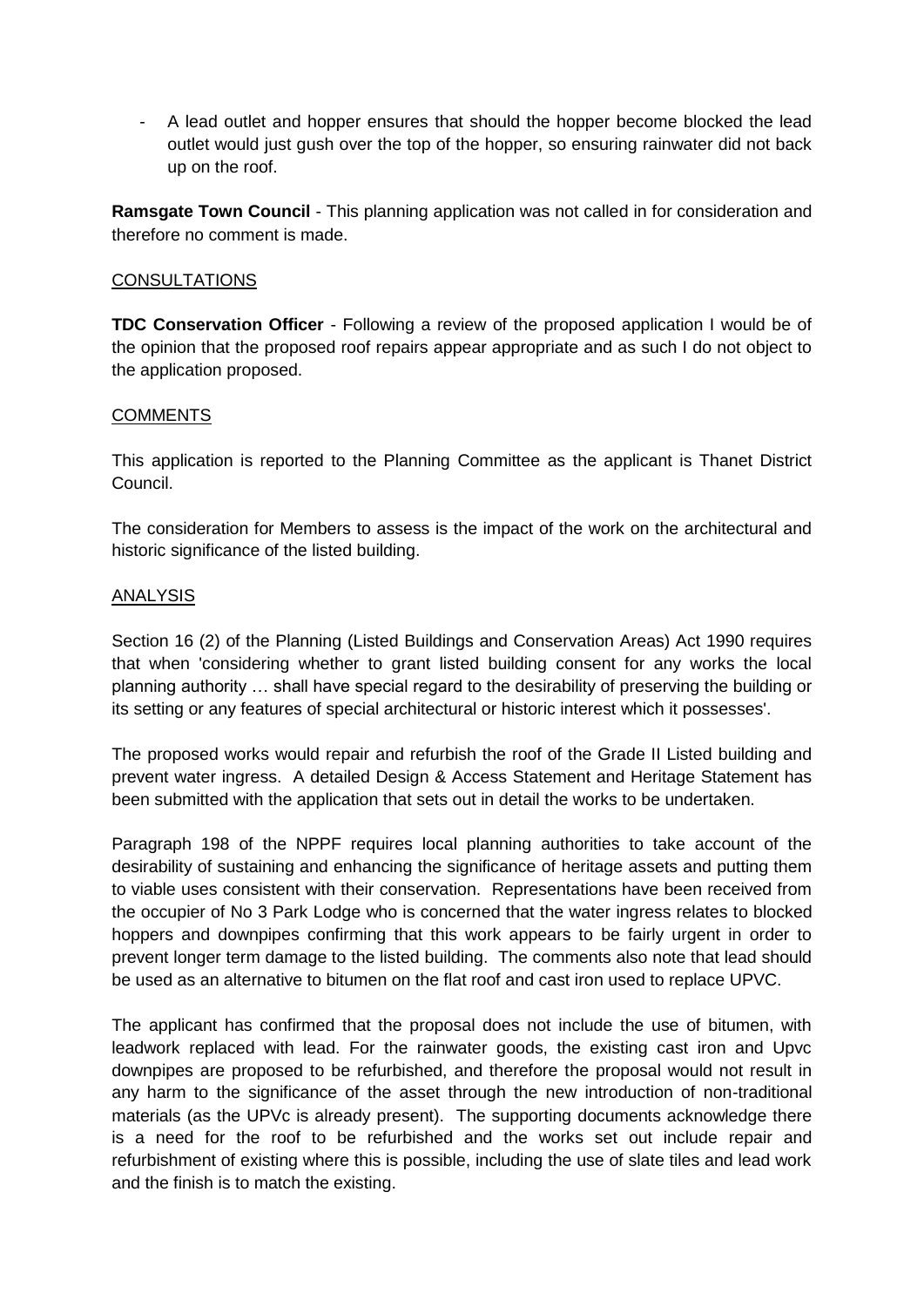It is considered the proposed works would sympathetically repair the roof and prevent further water ingress. Paragraph 199 of the NPPF advises that when considering the impact of a proposed development on the significance of a designated heritage asset, great weight should be given to the asset's conservation. This is irrespective of whether any potential harm amounts to substantial harm, total loss or less than substantial harm to its significance. Paragraph 202 states where a development proposal will lead to less than substantial harm to the significance of a designated heritage asset, this harm should be weighed against the public benefits of the proposal including, where appropriate, securing its optimum viable use. In this instance the proposed works are considered to preserve the character and appearance of the listed building, with public benefits from the refurbishment preserving the building as a whole to allow for its future use, in line with the requirements of the Planning (Listed Buildings and Conservation Areas) Act 1990, Thanet Local Plan Policy HE03 and the NPPF.

### **RECOMMENDATION**

The proposed works are considered to comply with the requirements of the Planning (Listed Buildings and Conservation Areas) Act 1990, Thanet Local Plan Policy HE03 and the NPPF, and as such it is recommended that Members approve the application subject to safeguarding conditions.

**Case Officer** Rosemary Bullivant